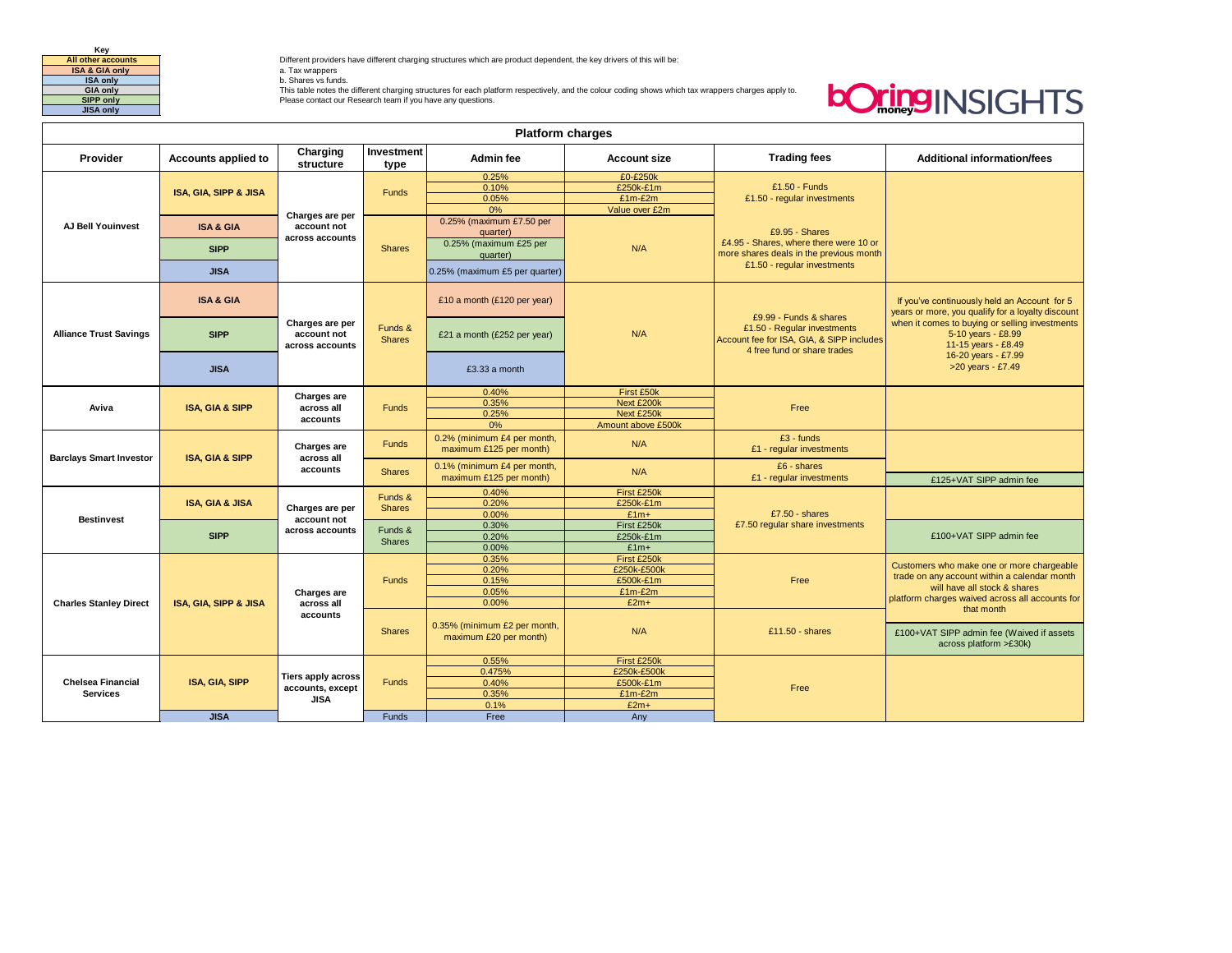| Fidelity                     | <b>ISA, SIPP &amp; JISA</b> | Charges are                                       | Funds &<br><b>Shares</b> | £25<br>£45 (without monthly savings         |                                      |                                    |                                                                                             |
|------------------------------|-----------------------------|---------------------------------------------------|--------------------------|---------------------------------------------|--------------------------------------|------------------------------------|---------------------------------------------------------------------------------------------|
|                              |                             |                                                   |                          | plan)<br>0.35% (with monthly savings        | Less than £7.5k                      |                                    |                                                                                             |
|                              |                             |                                                   |                          | plan)                                       |                                      |                                    | Maximum annual fee of £45 on shares                                                         |
|                              |                             |                                                   |                          | 0.35%                                       | £7.5k-£250k                          |                                    |                                                                                             |
|                              |                             |                                                   |                          | 0.20%<br>0%                                 | £250k-£1m<br>$£1m+$                  | Free - funds                       |                                                                                             |
|                              |                             | across all<br>accounts                            | Funds                    | £45 (without monthly savings                |                                      | £10 - per online share trade       |                                                                                             |
|                              |                             |                                                   |                          | plan)                                       | Less than £7.5k                      | £1.50 - regular share investments  |                                                                                             |
|                              | <b>GIA</b>                  |                                                   |                          | 0.35% (with monthly savings                 |                                      |                                    |                                                                                             |
|                              |                             |                                                   |                          | plan)<br>0.35%                              | £7.5k-£250k                          |                                    |                                                                                             |
|                              |                             |                                                   |                          | 0.20%                                       | £250k-£1m                            |                                    |                                                                                             |
|                              |                             |                                                   |                          | 0%                                          | $£1m+$                               |                                    |                                                                                             |
|                              |                             |                                                   | Shares                   | Free                                        | Any                                  |                                    |                                                                                             |
|                              | <b>ISA</b>                  | Charges are per                                   |                          | £12.50 per year                             | N/A                                  |                                    |                                                                                             |
| <b>Halifax Share Dealing</b> | GIA                         | account not                                       | Funds &                  | Free                                        |                                      | £12.50                             |                                                                                             |
|                              | <b>SIPP</b>                 | across accounts                                   | <b>Shares</b>            | £90                                         | £0-£50k                              | £2.50 regular investments          |                                                                                             |
|                              |                             |                                                   |                          | £180<br>0.45%                               | >£50k<br>On the first £250k          |                                    |                                                                                             |
|                              |                             |                                                   |                          |                                             |                                      |                                    |                                                                                             |
|                              | ISA, GIA, SIPP & JISA       |                                                   | Funds                    | 0.25%                                       | On the value between £250k-£1m       | Free                               |                                                                                             |
|                              |                             |                                                   |                          | 0.10%                                       | On the value between £1m - £2m       |                                    |                                                                                             |
|                              |                             |                                                   |                          | No charge                                   | On the value over £2m                |                                    |                                                                                             |
| <b>Hargreaves Lansdown</b>   | <b>ISA</b>                  | Charges are per<br>account not                    |                          | 0.45% (capped at £45 per year)              | N/A                                  | £11.95 - 0-9*                      |                                                                                             |
|                              |                             | across accounts                                   |                          |                                             |                                      | £8.95 - 10-19 *<br>£5.95 - 20+ $*$ |                                                                                             |
|                              | <b>GIA</b>                  |                                                   | <b>Shares</b>            | Free                                        |                                      | * deals in previous month          |                                                                                             |
|                              | <b>SIPP</b>                 |                                                   |                          | 0.45% (capped at £200 per year)             |                                      | £1.50 - regular investments        |                                                                                             |
|                              | <b>JISA</b>                 |                                                   |                          | 0.45% (capped at £45 per year)              |                                      | £5.95                              |                                                                                             |
|                              | ISA, GIA, SIPP & JISA       |                                                   | Funds &<br><b>Shares</b> | £9.99 per month (£119.88 per                | N/A                                  |                                    |                                                                                             |
| <b>Interactive Investor</b>  |                             |                                                   |                          | year)<br>Additional £10 per month for       |                                      | £7.99 - Funds & Shares             |                                                                                             |
| (Investor plan)              |                             |                                                   |                          | <b>SIPP</b>                                 |                                      |                                    |                                                                                             |
|                              |                             | Charges are                                       |                          | £13.99 per month (£167.88 per               |                                      |                                    |                                                                                             |
| <b>Interactive Investor</b>  |                             | across all<br>accounts                            |                          | year)                                       |                                      | £3.99 Funds & Investment Trusts    |                                                                                             |
| (Funds Fan plan)             |                             |                                                   |                          | Additional £10 per month for<br><b>SIPP</b> |                                      | £7.99 Shares                       |                                                                                             |
|                              |                             |                                                   |                          | £19.99 per month (£239.88 per               |                                      |                                    |                                                                                             |
| <b>Interactive Investor</b>  |                             |                                                   |                          | year)                                       |                                      | £3.99 Funds & Shares               |                                                                                             |
| (Super Investor plan)        |                             |                                                   |                          | Additional £10 per month for                |                                      |                                    |                                                                                             |
|                              |                             |                                                   |                          | <b>SIPP</b>                                 |                                      |                                    |                                                                                             |
|                              | <b>ISA &amp; GIA</b>        |                                                   | Funds &<br><b>Shares</b> | Free                                        | N/A                                  |                                    | There is a £25 one-off charge on opening the<br>first of a Stocks and Shares ISA or Dealing |
|                              |                             | Charges are per<br>account not<br>across accounts |                          |                                             |                                      | £5 - standard trades               | account                                                                                     |
| iWeb                         | <b>SIPP</b>                 |                                                   |                          | £22.50 per quarter (£90 per year)           | Up to £50k                           | Free - regular trades              |                                                                                             |
|                              |                             |                                                   |                          |                                             |                                      |                                    |                                                                                             |
|                              |                             |                                                   |                          |                                             |                                      |                                    |                                                                                             |
|                              |                             |                                                   |                          | £45.00 per quarter (£180 per                | Greater than £50k                    |                                    |                                                                                             |
|                              |                             | Charges are                                       |                          | year)<br>0.15%                              | £0-£250k                             |                                    |                                                                                             |
| Vanguard                     | <b>ISA, GIA, JISA</b>       | across all                                        | <b>Funds</b>             | 0%                                          | $£250K +$                            | Free                               |                                                                                             |
|                              |                             |                                                   |                          | 0.40%                                       | £0 - £50,000                         |                                    |                                                                                             |
|                              | <b>ISA &amp; GIA</b>        | Charges are                                       |                          | 0.30%                                       | £50,001 - £100,000                   |                                    |                                                                                             |
|                              |                             | across accounts                                   |                          | 0.20%<br>0.15%                              | £100,001 - £250,000<br>£250,000 +    |                                    |                                                                                             |
|                              |                             |                                                   |                          | 0.60%                                       | $£0 - £50,000$                       |                                    |                                                                                             |
| <b>Willis Owen</b>           | <b>SIPP</b>                 |                                                   | Funds &                  | 0.40%                                       | £50,001 - £100,000                   | Free - Funds                       |                                                                                             |
|                              |                             |                                                   | <b>Shares</b>            | 0.25%                                       | £100,001 - £250,000                  | £7.50 - Shares                     |                                                                                             |
|                              |                             | Charges are per<br>account                        |                          | 0.15%                                       | £250,000 +                           |                                    |                                                                                             |
|                              |                             |                                                   |                          | 0.40%<br>0.30%                              | $£0 - £50,000$<br>£50,001 - £100,000 |                                    |                                                                                             |
|                              | <b>JISA</b>                 |                                                   |                          | 0.20%<br>0.15%                              | £100,001 - £250,000<br>£250,000 +    |                                    |                                                                                             |